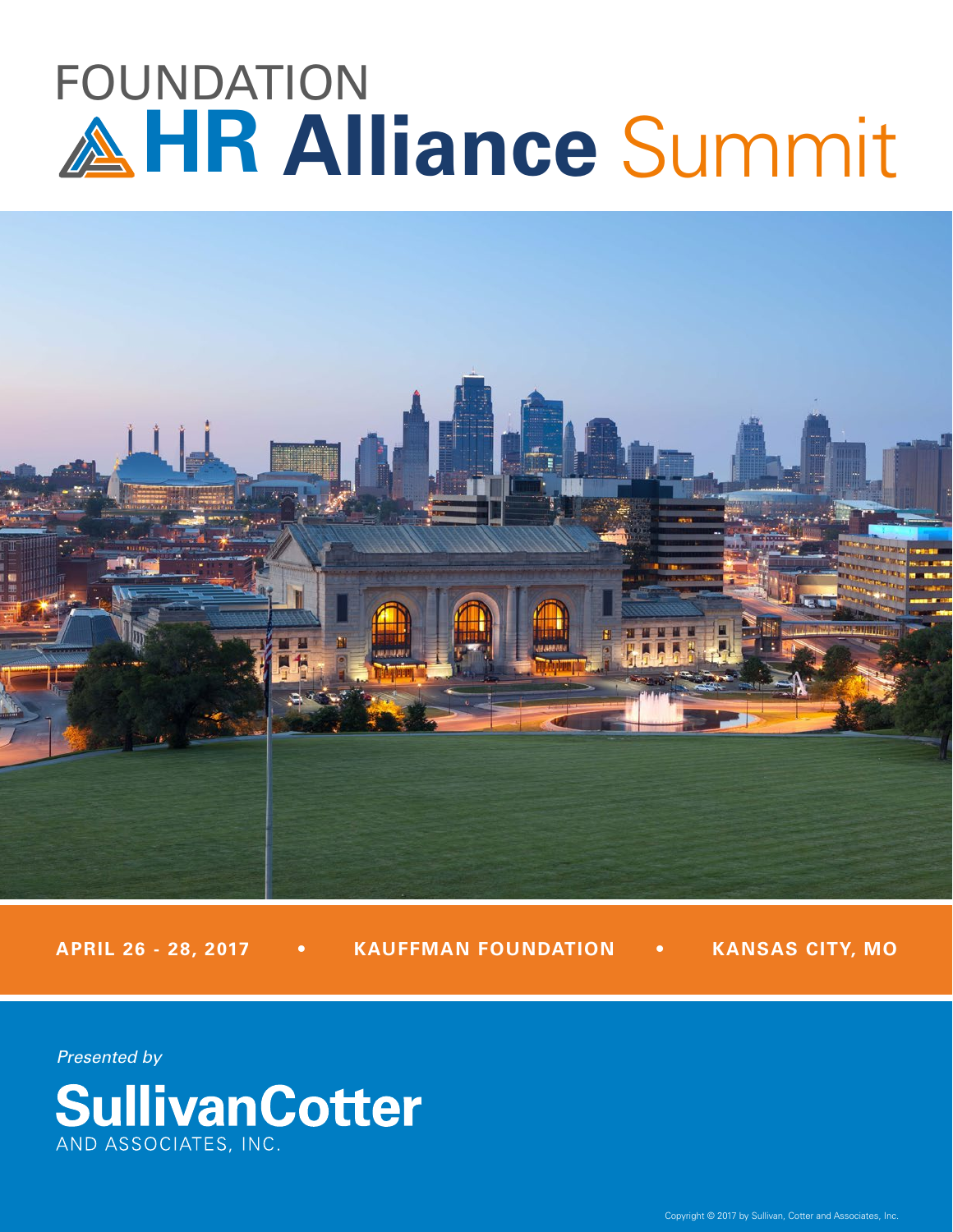# SullivanCotter invites you

# SullivanCotter is pleased to invite you to attend the 2017 Foundation HR Alliance Summit on April 26-28, 2017 hosted at the Kauffman Foundation in Kansas City.

Please join us for the Foundation HR Alliance Summit, where human resources leaders from private foundations across the country come together to network, learn and share best practices.

Presented by SullivanCotter, this Summit is designed to facilitate networking between peer foundation HR leaders while providing access to experts in the field.

This year's Summit will include deep dive discussion, group interaction and learning about the best of what your peer foundations are doing in **career growth and development, racial equity, diversity and inclusion, performance management, compensation and benefits** and other current topics of interest.

### **What is the Foundation HR Alliance?**

The Foundation HR Alliance is a forum for private foundations to connect and have ongoing dialogue around human resources issues of great importance.

SullivanCotter created the Alliance in response to our clients' desire to network and share expertise with one another on key people matters. In partnership with an esteemed Steering Committee composed of prominent private foundations from across the country, this forum brings together private foundations to network and share ideas and expertise around HR matters.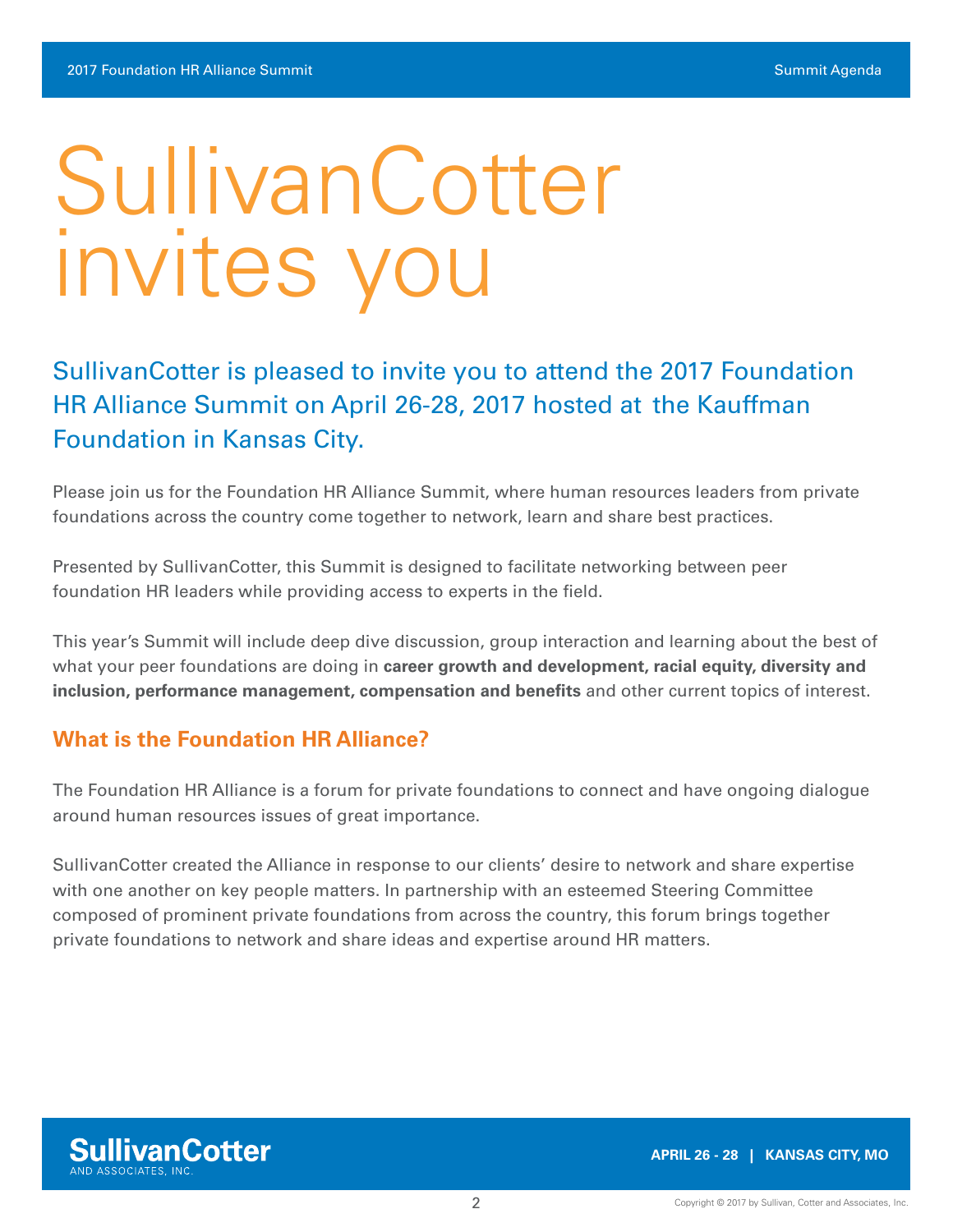# Event Details

#### **When is the Summit?**

The Summit will begin the evening of Wednesday, April 26, 2017, and ends midday on Friday, April 28, 2017.

#### **Cost to attend?**

Early-bird pricing is \$995 per person and expires on Friday, March 17, 2017. After this date, the price is \$1,195. The deadline to register for this year's Summit is Wednesday, April 19, 2017. Cost includes all meals and conference activities listed in the agenda.

#### **Who should attend?**

Senior leaders responsible for the HR function and other key members of the HR team. More than one attendee from each organization is welcome and encouraged.

#### **Questions about the Summit?**

Call or email Nanci Hibschman at 415.231.5790 or [nancihibschman@sullivancotter.com](mailto:nancihibschman%40sullivancotter.com?subject=Foundation%20HR%20Alliance%20Summit).

#### **Cancellation policy**

Cancellations must be submitted by Friday, April 19, 2017, in order to receive a refund. Unfortunately, we are unable to issue a credit after this date. Substitutions are welcome and will not incur a processing fee. Cancellation requests should be sent to [info@sullivancotter.com](mailto:%20info%40sullivancotter.com?subject=).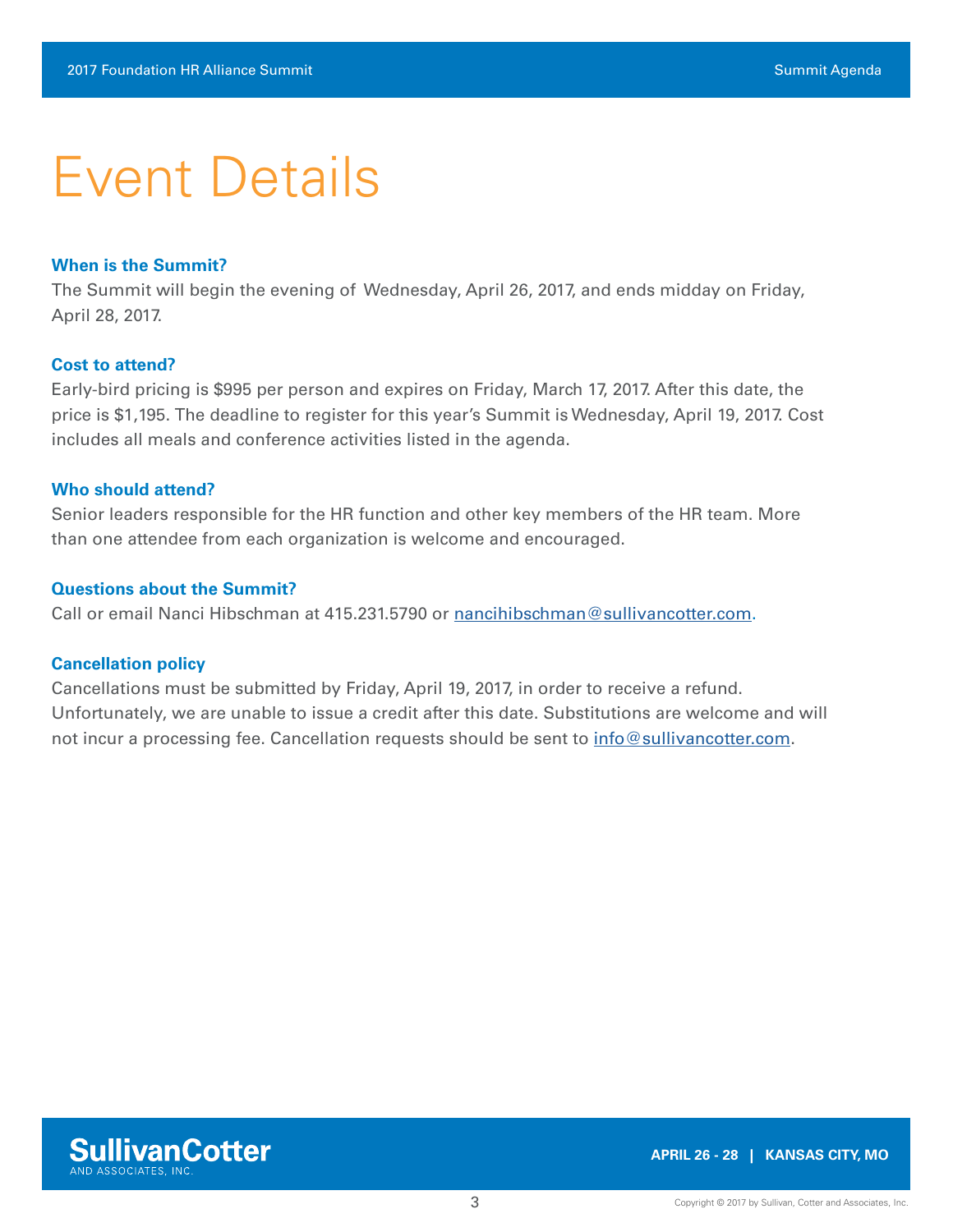# Summit Location, Hotel and Transportation Information



**Summit Location**

**Kauffman Foundation Conference Center** 4801 Rockhill Road Kansas City, MO 64110 Phone: 816.932.1000 [kauffman.org](http://kauffman.org)

#### **[On-site Contact:](http://dukeendowment.org/ )**

Liz Jones, SullivanCotter [lizjones@sullivancotter.com](mailto:lizjones%40sullivancotter.com?subject=) or 952.456.2105

#### **Shuttle Service**

Shuttle service will be provided to and from The Fontaine, the Kauffman Foundation and the Kauffman Center for the Performing Arts. It will also make one trip to the Kansas City Airport at the end of the event. A schedule will be provided prior to the event.



#### **Thursday Dinner Location**

**Kauffman Center for the Performing Arts** 1601 Broadway Boulevard Kansas City, MO 64108 Phone: 816.994.7200 [kauffmancenter.org](http://kauffmancenter.org)

#### **Preferred Hotel**

**The Fontaine** 901 W 48th Place Kansas City, MO 64112

**Negotiated Room Rate:** Single/double occupancy: \$189/night

The 'Foundation HR Alliance Summit' **hotel room block is limited and negotiated rates expire on April 4 at 6pm CST**.

**To make your hotel reservations:** 

- Book by phone: Call 866.842.0100 and ask for the **'Foundation HR Alliance Summit'** rate
- [Book online](http://thefontainehotel.com/) by entering your departure and arrival dates, selecting **'Group/Block'** under **'Promo Type'** and entering the following group code: **1704SULLIV\_001**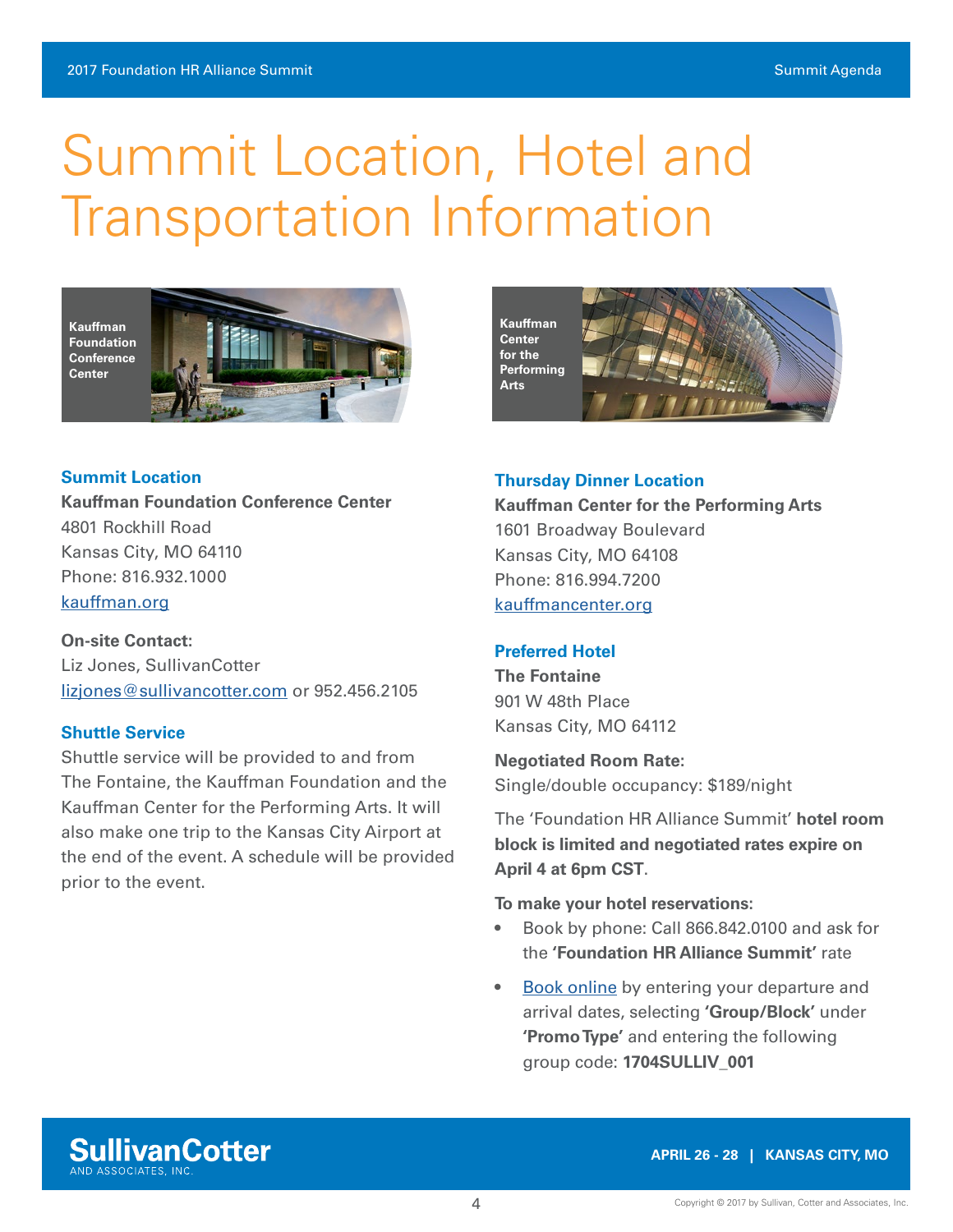# Foundation HR Alliance Summit Agenda

### **Wednesday, April 26, 2017**

| 5:45-6:00 p.m.  | <b>Shuttle to the Kauffman Foundation</b>                                                                                                                                                                                                                                                                                                                                        |
|-----------------|----------------------------------------------------------------------------------------------------------------------------------------------------------------------------------------------------------------------------------------------------------------------------------------------------------------------------------------------------------------------------------|
| <b>Location</b> | <b>Kauffman Foundation Dining Room</b>                                                                                                                                                                                                                                                                                                                                           |
| 6:00-7:00 p.m.  | <b>Registration and Cocktail Reception</b>                                                                                                                                                                                                                                                                                                                                       |
| 7:00-8:30 p.m.  | <b>Opening Remarks, Networking Icebreaker and Dinner</b><br>The Summit will commence with opening remarks and an icebreaking<br>activity designed to encourage networking throughout the rest of the<br>event. The icebreaker will be facilitated by Jeff Malloy, Heising-Simons<br>Foundation, and Larry Vales, The James Irvine Foundation, and will be<br>followed by dinner. |
| 8:30-8:45 p.m.  | <b>Shuttle to The Fontaine</b>                                                                                                                                                                                                                                                                                                                                                   |

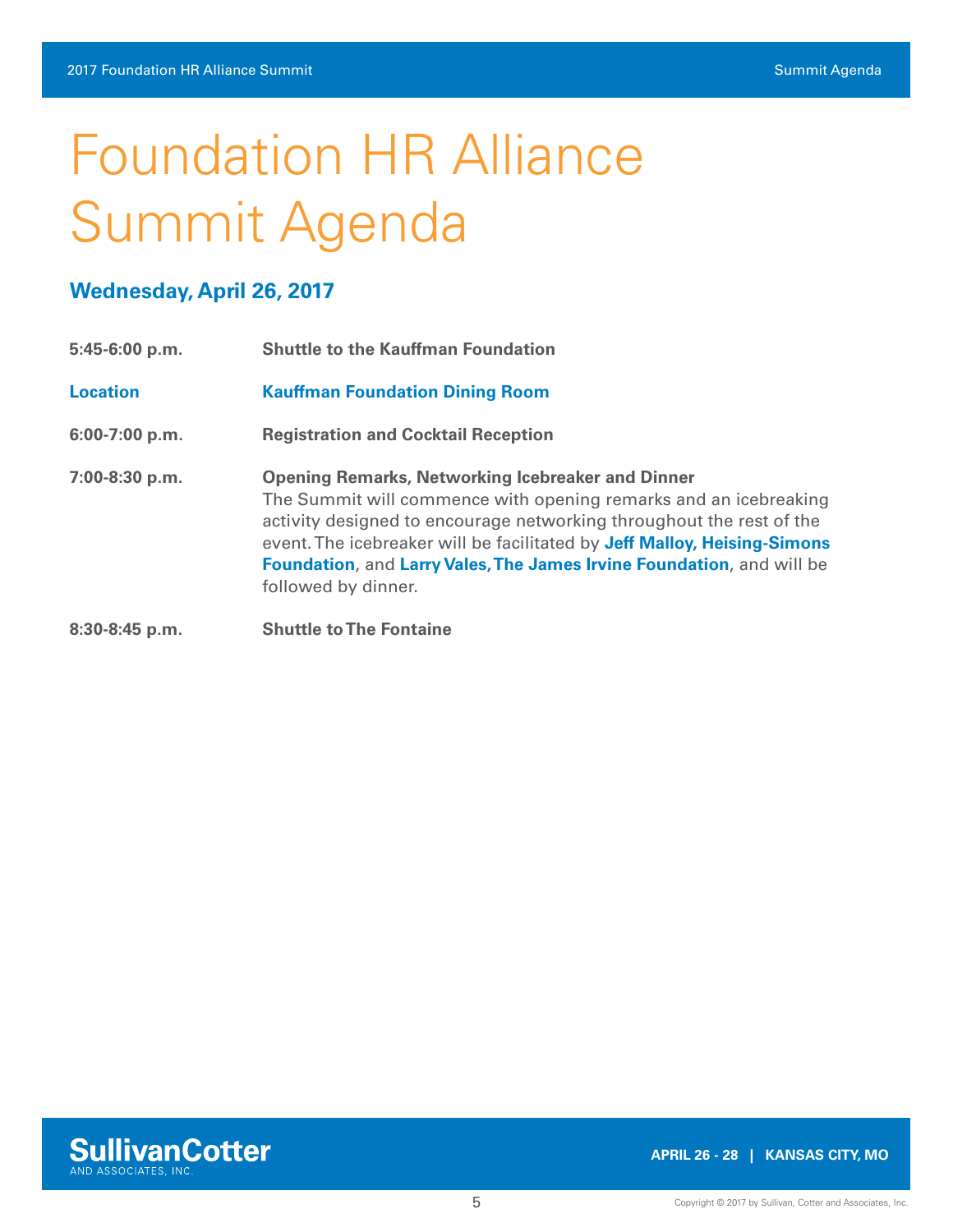## **Thursday, April 27, 2017**

| 7:00-8:00 a.m.   | <b>Breakfast at The Fontaine (Francesca's Greenhouse Lounge)</b>                                                                                                                                                                                                                                                                                                                                                                                                                                                                                                                                                                                                                                            |
|------------------|-------------------------------------------------------------------------------------------------------------------------------------------------------------------------------------------------------------------------------------------------------------------------------------------------------------------------------------------------------------------------------------------------------------------------------------------------------------------------------------------------------------------------------------------------------------------------------------------------------------------------------------------------------------------------------------------------------------|
| 8:00-8:15 a.m.   | <b>Shuttle to the Kauffman Foundation Conference Center</b>                                                                                                                                                                                                                                                                                                                                                                                                                                                                                                                                                                                                                                                 |
| <b>Location</b>  | <b>Kauffman Foundation Conference Center</b>                                                                                                                                                                                                                                                                                                                                                                                                                                                                                                                                                                                                                                                                |
| 8:30-10:00 a.m.  | <b>Session 1: Career Journeys</b><br><b>Andrea Lee, Senior Specialist - Leadership &amp; Organization Development</b><br><b>Bill and Melinda Gates Foundation</b>                                                                                                                                                                                                                                                                                                                                                                                                                                                                                                                                           |
|                  | A singular, linear model of career growth is a thing of the past. For<br>foundations to drive impact, they need people to learn, adapt and apply<br>themselves in many different ways. Instead of traditional career ladders,<br>foundations should think about growth and success in terms of career<br>journeys. This session will present the career growth philosophy of the<br>Gates Foundation and share insights surrounding the practices being used<br>to reinforce this philosophy and improve access to resources for career<br>growth. Participants will engage in discussion about current challenges<br>in their own organizations, and have an opportunity to build upon these<br>learnings. |
| 10:00-10:30 a.m. | <b>Break</b>                                                                                                                                                                                                                                                                                                                                                                                                                                                                                                                                                                                                                                                                                                |
| 10:30-12:00 p.m. | <b>Session 2: Performance Management</b><br>Dr. Kathleen Boyle Dalen, Chief Talent, Integration and Culture Officer,<br><b>Ewing Marion Kauffman Foundation</b>                                                                                                                                                                                                                                                                                                                                                                                                                                                                                                                                             |
|                  | As performance management continues to evolve, organizations<br>are developing innovative new approaches to help transform talent<br>management and improve employee engagement. In this session, Summit<br>attendees will share and examine the various performance management<br>practices being utilized within their organizations. Case studies and group<br>discussion amongst participants will highlight current practices, challenges,<br>successes and overall lessons learned.                                                                                                                                                                                                                   |
| 12:00-2:00 p.m.  | Lunch                                                                                                                                                                                                                                                                                                                                                                                                                                                                                                                                                                                                                                                                                                       |
|                  | Enjoy a two hour break for lunch. There will also be the option to join a tour<br>of the Kauffman Foundation (adjacent to the Conference Center) and the<br>Kauffman Memorial Garden. The tour will commence at 1:30 p.m.                                                                                                                                                                                                                                                                                                                                                                                                                                                                                   |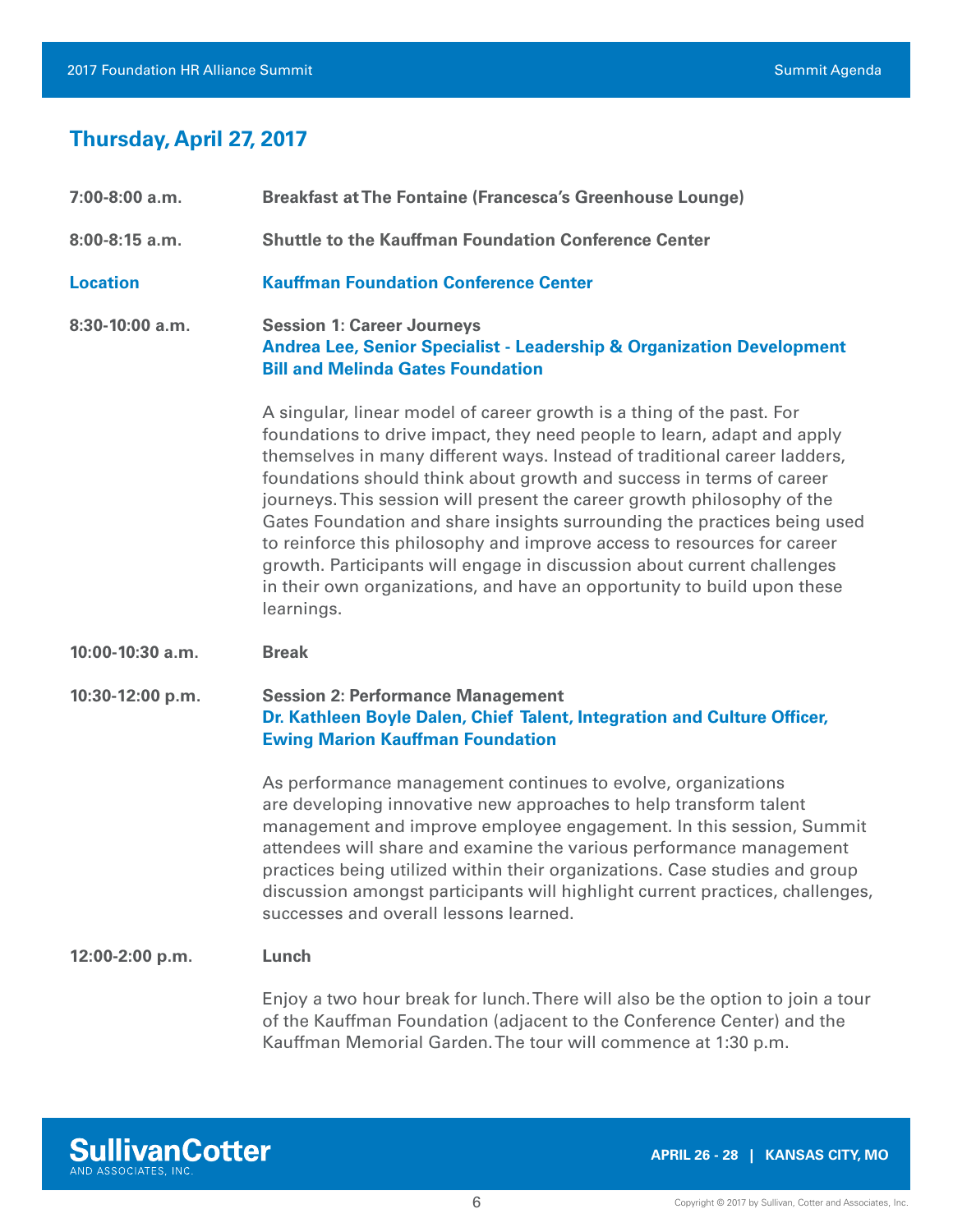| 2:00-3:30 p.m.  | <b>Session 3: Advancing Racial Equity, Diversity and Inclusion</b><br>Deborah A. Green, Human Resources Manager, W.K. Kellogg Foundation                                                                                                                                                                                                    |
|-----------------|---------------------------------------------------------------------------------------------------------------------------------------------------------------------------------------------------------------------------------------------------------------------------------------------------------------------------------------------|
|                 | This session will present the racial equity, diversity and inclusion work of<br>the W.K. Kellogg Foundation. It will share the details of their journey with a<br>particular focus on racial equity.                                                                                                                                        |
|                 | Attendees will also engage in both small and large group discussion<br>designed to foster the sharing of experiences, strategies, resources, and<br>successes to advance racial equity, diversity and inclusion in their own<br>organizations. This session will provide value regardless of where your<br>organization is on this journey. |
|                 |                                                                                                                                                                                                                                                                                                                                             |
| 3:45-4:00 p.m.  | <b>Shuttle to the Kauffman Center for the Performing Arts</b>                                                                                                                                                                                                                                                                               |
| <b>Location</b> | <b>Kauffman Center for the Performing Arts</b>                                                                                                                                                                                                                                                                                              |
| 4:00-4:20 p.m.  | <b>Opening Remarks and Tour of the Muriel Kauffman Theatre</b><br>Enjoy opening remarks and a short tour of the Muriel Kauffman Theatre<br>from Paul Schofer, President and CEO of the Kauffman Center for the<br><b>Performing Arts.</b>                                                                                                   |
| 4:30-7:00 p.m.  | <b>Cocktail Reception and Dinner</b>                                                                                                                                                                                                                                                                                                        |

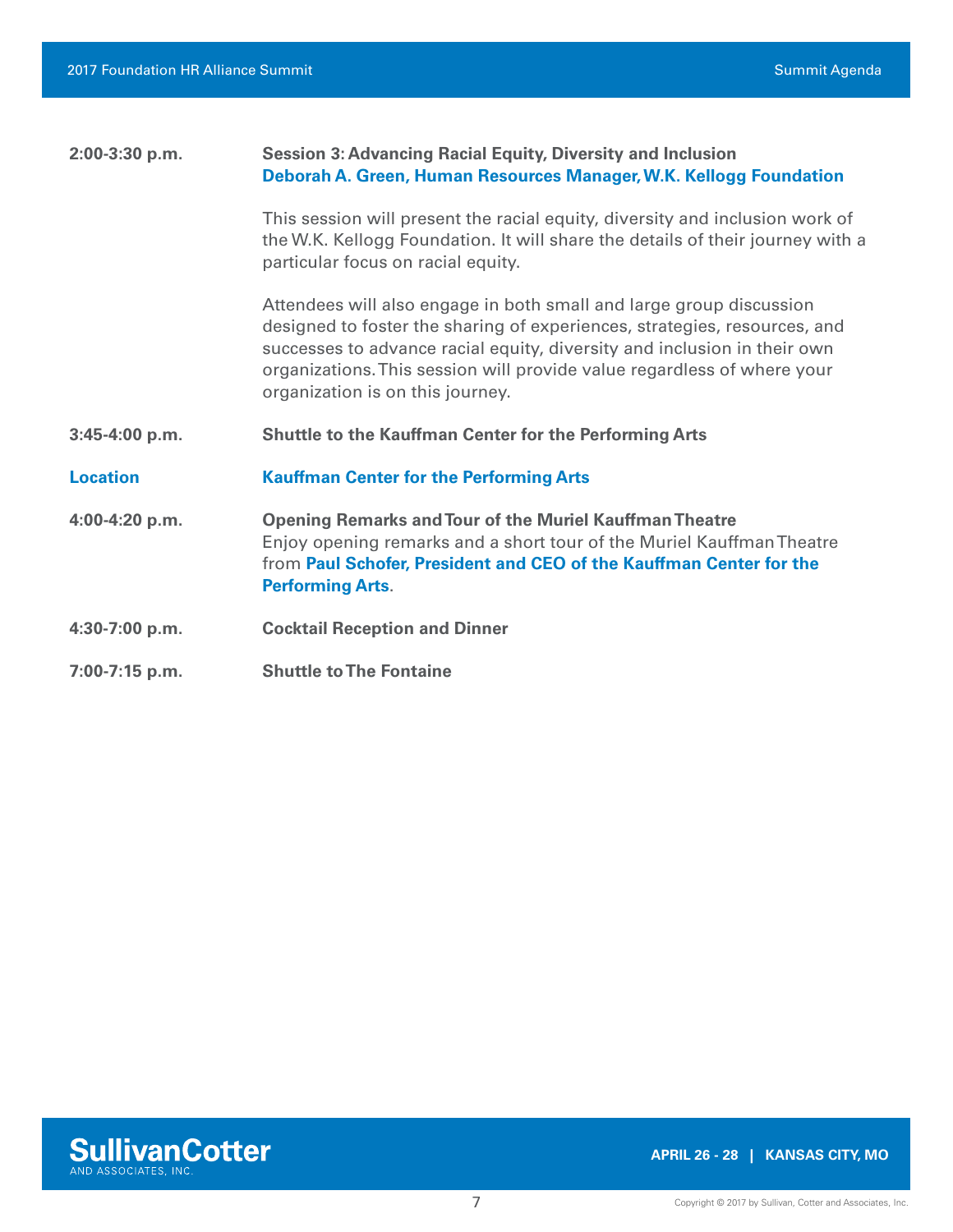## **Friday, April 28, 2017**

| 7:00-8:00 a.m.    | <b>Breakfast at The Fontaine (Francesca's Greenhouse Lounge)</b>                                                                                                                                                                                                                                                                                                         |
|-------------------|--------------------------------------------------------------------------------------------------------------------------------------------------------------------------------------------------------------------------------------------------------------------------------------------------------------------------------------------------------------------------|
| 8:00-8:15 a.m.    | <b>Shuttle to the Kauffman Foundation Conference Center</b>                                                                                                                                                                                                                                                                                                              |
| <b>Location</b>   | <b>Kauffman Foundation Conference Center</b>                                                                                                                                                                                                                                                                                                                             |
| $8:30-10:00$ a.m. | <b>Session 4: Compensation and Benefits</b><br>Nanci Hibschman, Practice Director for the Not-For-Profit Sector,<br><b>SullivanCotter</b><br><b>David Cohn, Principal, SullivanCotter</b>                                                                                                                                                                                |
|                   | As the market for talent grows increasingly competitive, organizations<br>must adapt to the latest and best practices in total compensation -<br>including pay and benefits - in order to attract, engage and retain key<br>employees. This session will explore how peer foundations are addressing<br>these challenges and include discussion on the following topics: |
|                   | Approaches for managing pay including merit, market adjustment and<br>bonus practices<br>Understanding the link to performance management<br>• Historical and current practices in foundation benefits programs                                                                                                                                                          |
|                   | This session will include a presentation, case studies and group<br>discussion.                                                                                                                                                                                                                                                                                          |
| 10:00-10:30 a.m.  | <b>Break</b>                                                                                                                                                                                                                                                                                                                                                             |
| 10:30-12:00 p.m.  | <b>Session 5: Summit Debrief and Open Space Networking</b><br>Facilitated by the Foundation HR Alliance Steering Committee members,<br>this discussion will allow attendees to engage in a robust debrief of the<br>various sessions and participate in open space networking activities<br>designed to continue dialogue on the topics of greatest interest.            |
| 12:00-12:15 p.m.  | <b>Summit Closing Comments and Boxed Lunch</b>                                                                                                                                                                                                                                                                                                                           |
| 12:30 p.m.        | <b>Shuttle to Kansas City Airport</b>                                                                                                                                                                                                                                                                                                                                    |